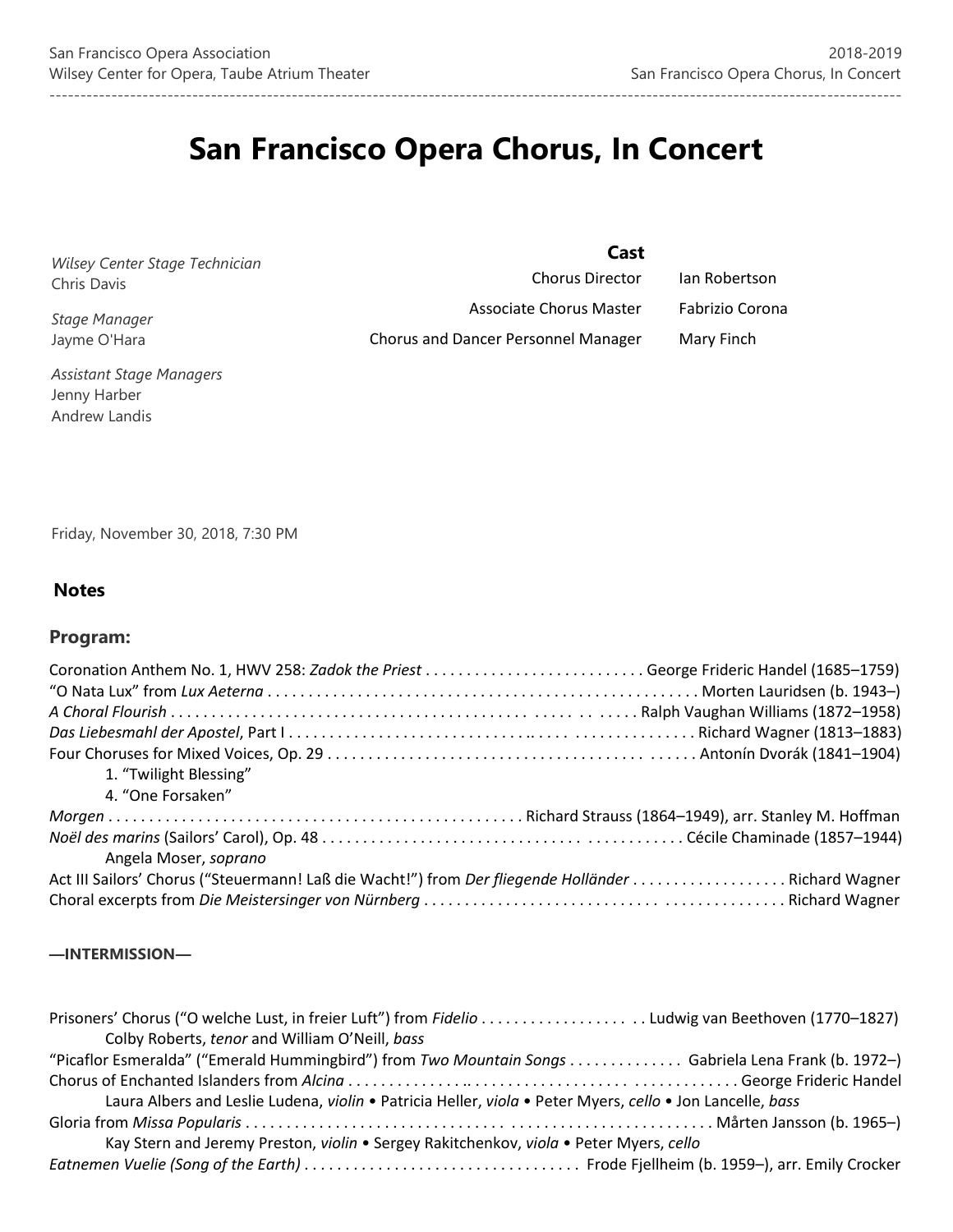| Patricia Niemi, percussion                                                                    |
|-----------------------------------------------------------------------------------------------|
|                                                                                               |
| Kay Stern and Jeremy Preston, violin . Sergey Rakitchenkov, viola                             |
| David Kadarauch, cello · Patricia Niemi, percussion                                           |
|                                                                                               |
| Stephanie McNab, flute . Janet Archibald, oboe . Daniel MacNeill, bassoon . Mark Almond, horn |
|                                                                                               |
| Mary Finch, soprano • Andrew Truett, tenor                                                    |
| Stephanie McNab, flute · Janet Archibald, oboe · Daniel MacNeill, bassoon                     |
|                                                                                               |

*Chorus movement for Zadok the Priest and "Tradition" directed by San Francisco Opera Adler Fellow Aria Umezawa.* 

*The instrumentalists for this program are members of the San Francisco Opera Orchestra.* 

#### **San Francisco Opera Regular Chorus**

Ian Robertson, Chorus Director Fabrizio Corona, Associate Chorus Master Mary Finch, Chorus and Dancer Personnel Manager

### **Chorus members:**

Nadima Avakian Buffy Baggott Kathleen Bayler Roberta Bowman Janet Campbell Sara Colburn Dvora Djoraev Mary Finch Claire Kelm Elisabeth Rom Lucio Angela Eden Moser Sally Mouzon Sally Porter Munro Erin Neff Rachelle Perry Virginia Pluth\* Laurel Cameron Porter Laurel Rice Carole Schaffer Shelley Seitz Claudia Siefer Jesslyn Thomas Donna Turchi Mitzie Kay Weiner C. Michael Belle Torlef Borsting\* Alan Cochran Chris Corley Cristopher Filipowicz Anders Fröhlich Daniel Harper Christopher Jackson Ken Johnson